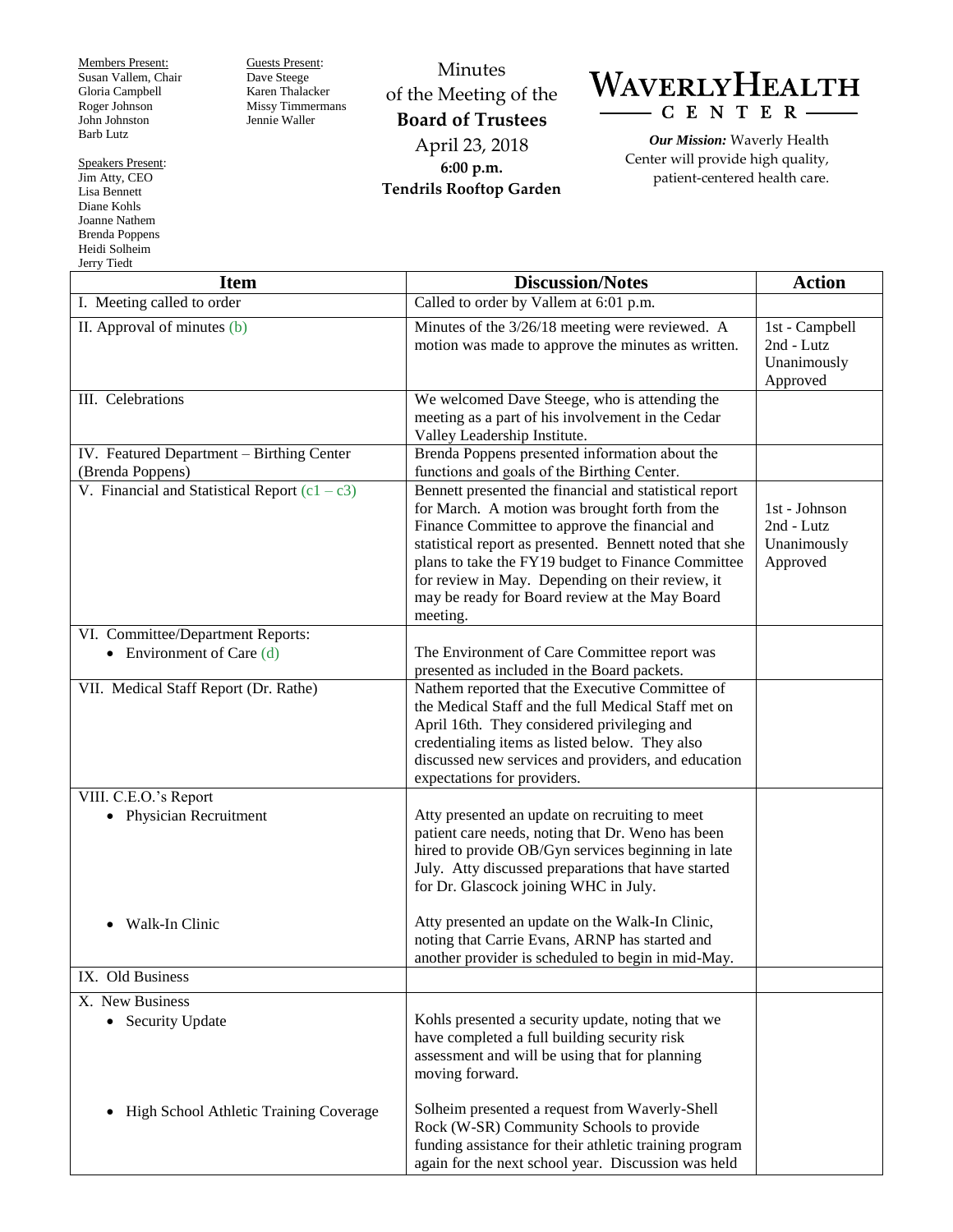|                                                                                                                                                                                                                                             | regarding the health benefit of the athletic training<br>program for the community, and the marketing<br>benefits provided through the Booster Club as a<br>result of our donation. A motion was made to<br>approve a \$10,180 donation for the athletic training<br>program. | 1st - Johnston<br>2nd - Johnson<br>Unanimously<br>Approved |
|---------------------------------------------------------------------------------------------------------------------------------------------------------------------------------------------------------------------------------------------|-------------------------------------------------------------------------------------------------------------------------------------------------------------------------------------------------------------------------------------------------------------------------------|------------------------------------------------------------|
| • Information Systems Update                                                                                                                                                                                                                | Tiedt presented an information systems update,<br>noting that we are on track for our September 1 <sup>st</sup> go-<br>live for the eCW unified medical record project.                                                                                                       |                                                            |
| Engineer & Architect Proposal                                                                                                                                                                                                               | Atty and Solheim reported on the selection process<br>for engineering and architect services. They<br>presented a proposal to engage InVision Architecture<br>and Modus. A motion was made to approve the<br>proposal as presented, at a cost not to exceed<br>\$850,000.     | 1st - Lutz<br>2nd - Johnson<br>Unanimously<br>Approved     |
| • Request for Privileges:                                                                                                                                                                                                                   | Privileging items were presented as individually<br>listed at left. All files have been reviewed by the                                                                                                                                                                       |                                                            |
| • Brenda Cooper, ARNP - Courtesy,<br>Orthopedic Surgery, CVMS                                                                                                                                                                               | Executive Committee of the Medical Staff. The                                                                                                                                                                                                                                 |                                                            |
| • Jerri Harlen, ARNP - Consulting,<br>Psychiatric & Mental Health, Integrated<br><b>Telehealth Partners</b><br>• Barbara Weno, MD - Active, OB/Gyn,<br><b>WHC</b>                                                                           | Executive Committee recommends approval. A<br>motion was made to approve all privileging items as<br>individually considered and recommended by the<br>Executive Committee of the Medical Staff.                                                                              | 1st - Campbell<br>2nd - Lutz<br>Unanimously<br>Approved    |
| Provisional Appointment to Medical Staff:<br>• Mark Odden, CRNA - Courtesy,<br>General Anesthesia (Locums) & Pain<br>Management, Iowa Anesthesia<br>• Bradley Zeithamel, DNP, CRNA, ARNP<br>- Courtesy, Pain Management, Iowa<br>Anesthesia |                                                                                                                                                                                                                                                                               |                                                            |
| • Shawn Blake, CRNA - Courtesy<br>(Locums), General Anesthesia, Iowa<br>Anesthesia<br>Randy Cornelius, CRNA - Courtesy<br>(Locums), General Anesthesia, Iowa                                                                                |                                                                                                                                                                                                                                                                               |                                                            |
| Anesthesia<br>• Sarah Tweedy, CRNA - Courtesy<br>(Locums), General Anesthesia, Iowa<br>Anesthesia                                                                                                                                           |                                                                                                                                                                                                                                                                               |                                                            |
| • Reappointments to Medical Staff:<br>• Christopher Adams, MD - Courtesy,<br>Urology, Mason City Clinic<br>$\blacksquare$ James Cafaro, MD – Consulting,                                                                                    |                                                                                                                                                                                                                                                                               |                                                            |
| Pulmonary/Sleep Medicine, CVMS<br>$\blacksquare$ Umar Chaudhry, MD – Consulting,<br>Radiology, RCI                                                                                                                                          |                                                                                                                                                                                                                                                                               |                                                            |
| • Alena Ellerbroek, ARNP - Ancillary,<br>Dermatology, Iowa Premier<br>Dermatology                                                                                                                                                           |                                                                                                                                                                                                                                                                               |                                                            |
| · Justin Ellerbroek, MD - Ancillary,<br>Dermatology, Iowa Premier<br>Dermatology<br>• Lee Fagre, MD - Ancillary, Family                                                                                                                     |                                                                                                                                                                                                                                                                               |                                                            |
| Practice, Covenant                                                                                                                                                                                                                          |                                                                                                                                                                                                                                                                               |                                                            |
| • Sheila Foster, $DO - Consulting$ ,<br>Radiology, RCI                                                                                                                                                                                      |                                                                                                                                                                                                                                                                               |                                                            |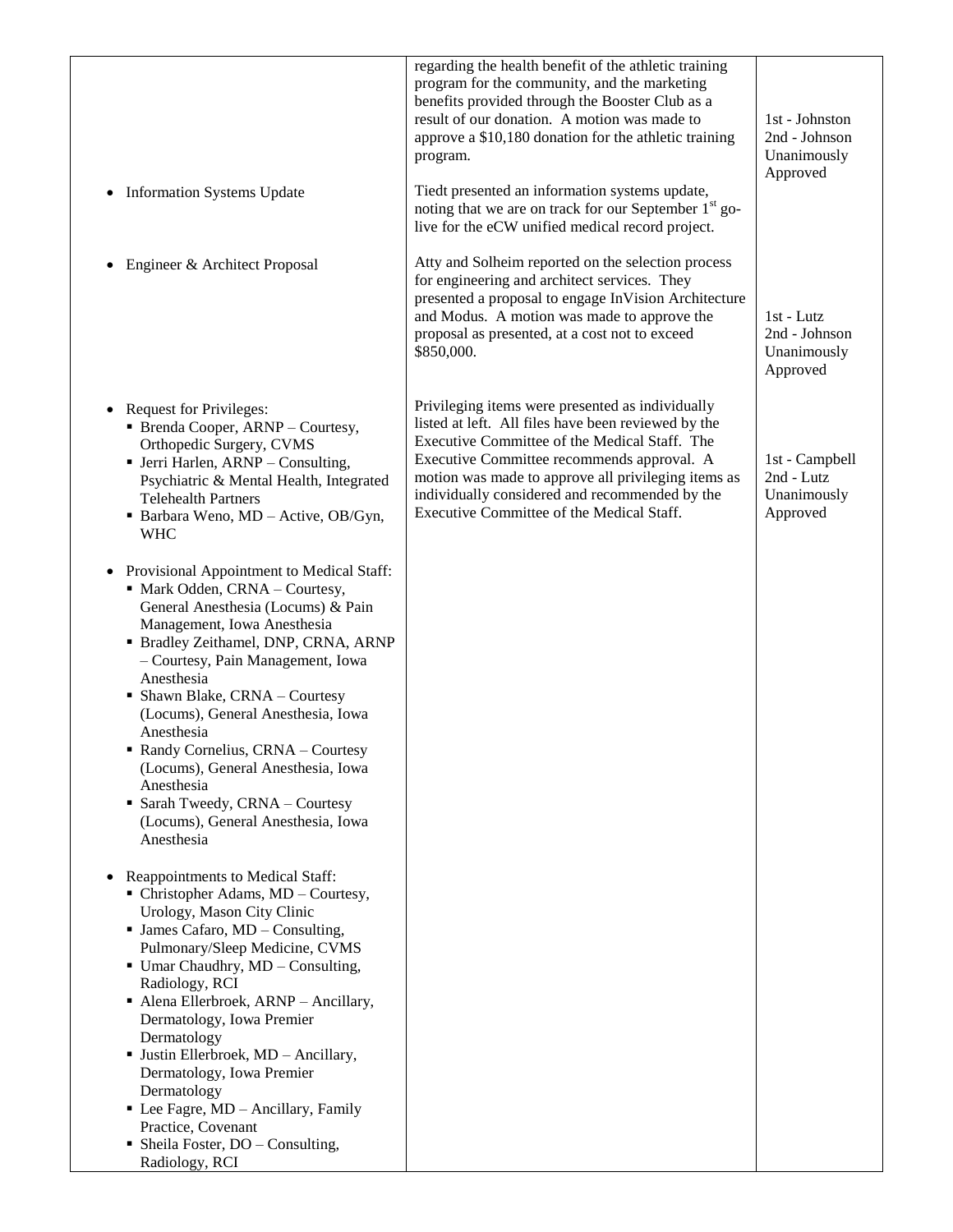| • Chris Goetzinger, MD - Active, Family                         |                                                                                                    |  |
|-----------------------------------------------------------------|----------------------------------------------------------------------------------------------------|--|
| Practice, UnityPoint<br>Scott Johnson, PA-C - Ancillary, Family |                                                                                                    |  |
| Practice, UnityPoint                                            |                                                                                                    |  |
| $\blacksquare$ Gregory Lantz, DPM – Courtesy,                   |                                                                                                    |  |
| Podiatry, Family Foot Health Care                               |                                                                                                    |  |
| • Benjamin Mason, MD - Courtesy,                                |                                                                                                    |  |
| Ophthalmology, Wolfe Eye Clinic                                 |                                                                                                    |  |
| $\blacksquare$ Kent Nickell, MD – Consulting,                   |                                                                                                    |  |
| Pathology, UnityPoint                                           |                                                                                                    |  |
| ■ Wei Ouyang, MD - Courtesy,                                    |                                                                                                    |  |
| Radiology, RCI<br>• Sarah Pauley, MD - Courtesy,                |                                                                                                    |  |
| Radiology, RCI                                                  |                                                                                                    |  |
| • David Rathe, DO - Active, Internal                            |                                                                                                    |  |
| Medicine/Pediatrics, UnityPoint                                 |                                                                                                    |  |
| $\blacksquare$ Himanshu Tandon, MD – Consulting,                |                                                                                                    |  |
| Cardiology, CVMS                                                |                                                                                                    |  |
| • David Visokey, DO - Courtesy,                                 |                                                                                                    |  |
| Pulmonary, Covenant<br>Kathie Whitt, DPM - Courtesy,            |                                                                                                    |  |
| Podiatry, Family Foot Health Care                               |                                                                                                    |  |
|                                                                 |                                                                                                    |  |
| <b>Updated Clinical Privileges:</b>                             |                                                                                                    |  |
| • Jan Davis, ARNP – Active-Provisional,                         |                                                                                                    |  |
| Family Practice, WHC                                            |                                                                                                    |  |
| · Nicholas Schmerbach, DPM - Courtesy,                          |                                                                                                    |  |
| Podiatry, Cedar Valley Podiatry                                 |                                                                                                    |  |
| Craig Vana, CRNA - Courtesy,                                    |                                                                                                    |  |
| Anesthesia, Pineal Anesthesia                                   |                                                                                                    |  |
| ■ Wayde Blumhardt, CRNA – Active,<br>Anesthesia, WHC            |                                                                                                    |  |
| Rocky Fletcher, CRNA - Active,                                  |                                                                                                    |  |
| Anesthesia, WHC                                                 |                                                                                                    |  |
| Amber Hines, CRNA - Active,                                     |                                                                                                    |  |
| Anesthesia, WHC                                                 |                                                                                                    |  |
|                                                                 |                                                                                                    |  |
| <b>Resignations from Medical Staff:</b>                         |                                                                                                    |  |
| • David Lenninger, CRNA - Courtesy                              |                                                                                                    |  |
| (Locums), Anesthesia<br>Richard Mauer, MD - Courtesy,           |                                                                                                    |  |
| Ophthalmology, Mauer Eye Center                                 |                                                                                                    |  |
| • Don Gale, MD – Consulting (Locums),                           |                                                                                                    |  |
| Pathology, Comp Health                                          |                                                                                                    |  |
| Stephen Gogel, OPA-C - Courtesy -                               |                                                                                                    |  |
| Provisional, Ortho Assistant, Covenant                          |                                                                                                    |  |
| $\blacksquare$ Dennis Mangrich, OPA-C – Courtesy –              |                                                                                                    |  |
| Provisional, Ortho Assistant, Covenant                          |                                                                                                    |  |
| New Policies & Procedures: None                                 |                                                                                                    |  |
|                                                                 |                                                                                                    |  |
| Finance Committee (g)                                           | Bennett reported that the Finance Committee met                                                    |  |
|                                                                 | this morning, minutes from the meeting were                                                        |  |
|                                                                 | included in the packet.                                                                            |  |
|                                                                 |                                                                                                    |  |
| Capital Report                                                  | Bennett presented the capital report and cash transfer<br>report as included in the Board packets. |  |
| <b>Cash Transfer Report</b>                                     |                                                                                                    |  |
| <b>Financial Assistance Requests</b>                            | Bennett presented an application for financial                                                     |  |
|                                                                 | assistance:                                                                                        |  |
|                                                                 | Application is for an individual who<br>٠                                                          |  |
|                                                                 | qualifies for a catastrophic discount, as the                                                      |  |